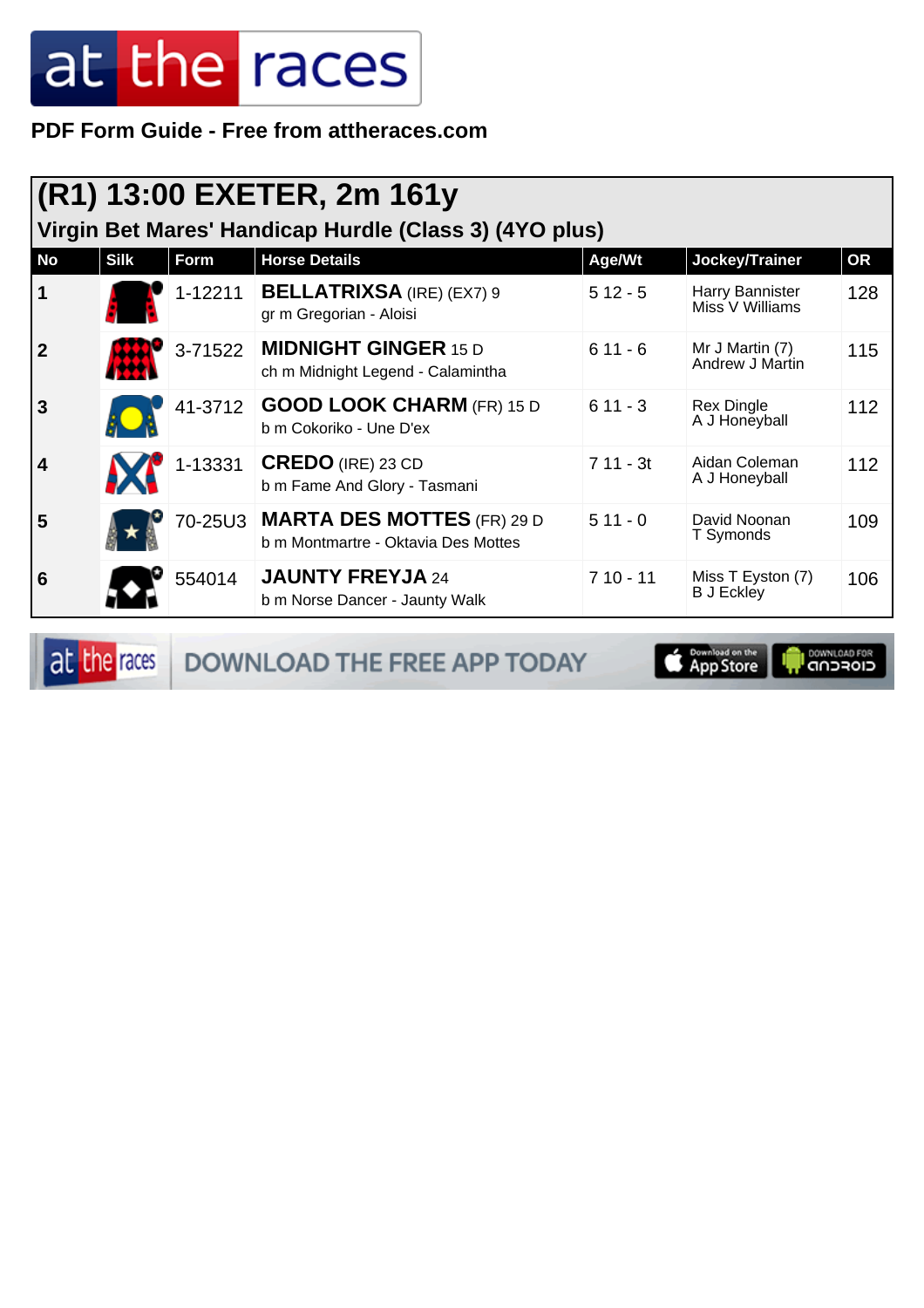**PDF Form Guide - Free from attheraces.com**

### **(R1) 13:20 WARWICK, 3m 2f**

#### **racingtv.com 'Hands And Heels' Handicap Hurdle (Conditionals/Amateurs) (Class 5) (4YO plus)**

| <b>No</b>      | <b>Silk</b>                                  | <b>Form</b> | <b>Horse Details</b>                                                  | Age/Wt      | Jockey/Trainer                                | <b>OR</b> |
|----------------|----------------------------------------------|-------------|-----------------------------------------------------------------------|-------------|-----------------------------------------------|-----------|
| 1              |                                              | P02-592     | <b>GLANCE FROM CLOVER 14</b><br>b g Passing Glance - Allforclover     | $711 - 12$  | Jay Tidball (3)<br>A Ralph                    | 105       |
| $\mathbf{2}$   |                                              | 1563PF      | <b>JUST A WHIM 29</b><br>b m Gold Well - Redunderthebed               | $811 - 11$  | Miss Izzie Marshall<br>(3)<br>Miss L Horsfall | 104       |
| 3              |                                              | 4-72312     | <b>ONE FER MAMMA (IRE) 43 BF</b><br>b g Dylan Thomas - Miss Martel    | $611 - 9p$  | Mr Milo Herbert (3)<br>M Sheppard             | 102       |
| 4              |                                              | 740-555     | <b>LANDEN CALLING (IRE) 36</b><br>gr g Watar - Gill Hall Lady         | $611 - 9t$  | R Law-Eadie (3)<br>F O'Brien                  | 102       |
| 5              |                                              |             | P8-37P2   SHAH AN SHAH 17<br>ch g Shirocco - Queen Soraya             | $811 - 9$   | K Yeoman<br>C E Longsdon                      | 102       |
| 6              |                                              | 3127P1      | <b>MANINTHESHADOWS</b> (IRE) 45<br>ch g Well Chosen - Grannys Kitchen | 7 11 - 6p   | Mr Anthony O'neill<br>(3)<br>Jonjo O'Neill    | 99        |
| $\overline{7}$ |                                              | 908441      | <b>COOLVALLA</b> (IRE) (EX7) 10<br>b g Westerner - Valleyboggan       | $610 - 10p$ | Mr Fred Gordon (5)<br>C Gordon                | 89        |
| 8              | $\widetilde{\mathfrak{o}}^{\, \mathfrak{o}}$ | 00-719P     | <b>HIGH GROUNDS</b> (IRE) 14<br>b g High Chaparral - Civility Cat     | $910 - 9t$  | J A Anderson<br><b>Ryan Potter</b>            | 88        |
| 9              |                                              | 887378      | <b>REALMS OF FIRE 15</b><br>ch g Malinas - Realms of Gold             | $910 - 0p$  | Mr Murray Dodd (5)<br>Miss Louise Allan       | 79        |
| 10             |                                              | 480/4P-     | <b>TARKS HILL 18</b><br>b m Brian Boru - Risky May                    | 8 10 - 0tp  | Mr F Procter (3)<br>Keiran Burke              | 79        |

Long Handicap: Realms Of Fire 9 - 10, Tarks Hill 9 - 9

**ATR VERDICT:** Manintheshadows bounced back to form when returned to hurdles at Doncaster last time and could go well if settling over this slightly longer trip, while One Fer Mamma followed up a Uttoxeter chase success with a good second at Bangor last time and looks well treated back over the smaller obstacles. Glance From Clover appeared to get back to form when second at Bangor last time, while Shah An Shah went close at Market Rasen latest, but COOLVALLA gets the vote. Chris Gordon's gelding won by nine lengths at Lingfield last time and could be good value for a 7lb penalty in this.

**Top Tip:** COOLVALLA (7) **Watch out for:** MANINTHESHADOWS (6)

at the races



**App Store** 

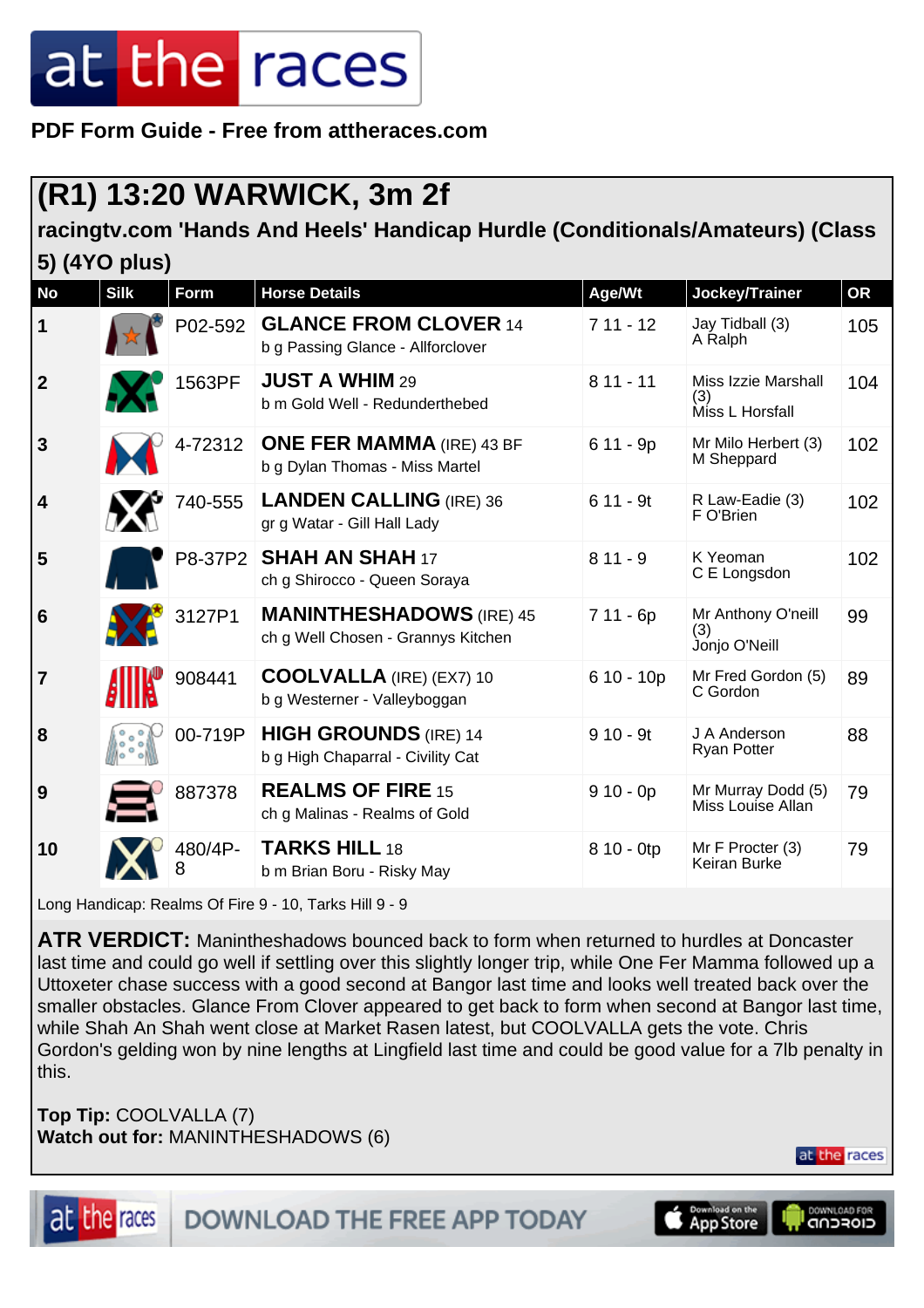**PDF Form Guide - Free from attheraces.com**

| (R2) 13:35 EXETER, 3m 54y<br>Virgin Bet Novices' Limited Handicap Chase (GBB Race) (Class 3) (5YO plus) |             |         |                                                                    |            |                                    |           |
|---------------------------------------------------------------------------------------------------------|-------------|---------|--------------------------------------------------------------------|------------|------------------------------------|-----------|
| <b>No</b>                                                                                               | <b>Silk</b> | Form    | <b>Horse Details</b>                                               | Age/Wt     | Jockey/Trainer                     | <b>OR</b> |
| $\mathbf 1$                                                                                             |             |         | P6/152- GRAND MOGUL (IRE) 271<br>b g Presenting - Oligarch Society | $811 - 8$  | Nico de Boinville<br>N J Henderson | 132       |
| $\overline{2}$                                                                                          |             |         | 2110/1-2 QUEENOHEARTS (IRE) 35 D<br>ch m Flemensfirth - Chars      | $911 - 8$  | C Gethings<br>K C Bailey           | 132       |
| $\overline{3}$                                                                                          |             | 3353-11 | <b>DE YOUNG WARRIOR 21 CD</b><br>b g Schiaparelli - Nobratinetta   | $911 - 5$  | David Noonan<br>J Scott            | 129       |
| $\overline{\mathbf{4}}$                                                                                 |             | 212-611 | <b>MORODER</b> (IRE) 38 CD<br>b g Morozov - Another Tonto          | $810 - 11$ | James Best<br><b>J W Mullins</b>   | 121       |

|  | at the races DOWNLOAD THE FREE APP TODAY | App Store <b>Product</b> CONNUGAD FOR |  |
|--|------------------------------------------|---------------------------------------|--|
|--|------------------------------------------|---------------------------------------|--|